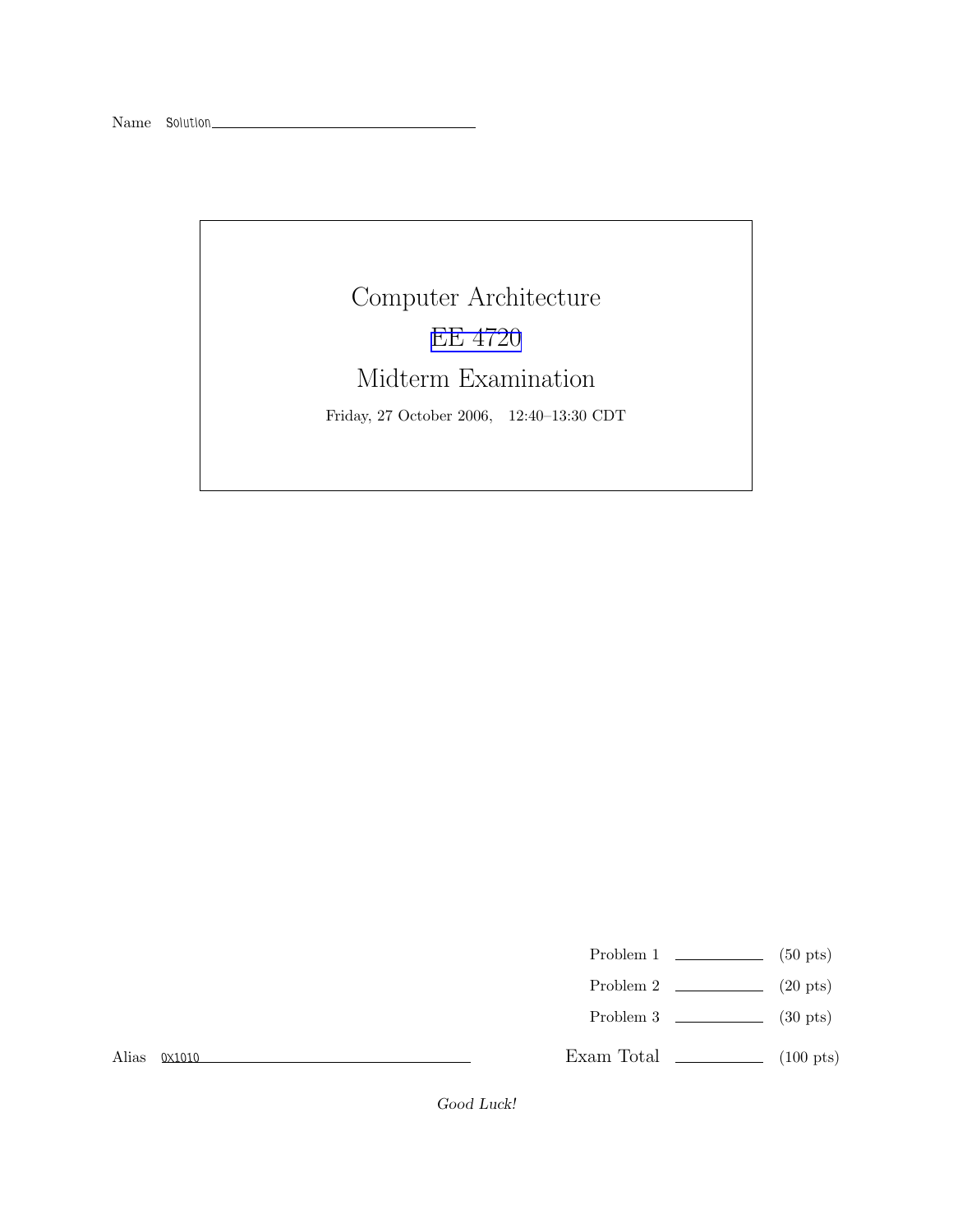Problem 1: In the MIPS implementation below the data memory port is in an unusual position that *avoids* a stall and allows the implementation of a new (to MIPS but not CISC ISAs) instruction. Some wires are labeled with cycle numbers and values that will then be present. For example,  $\vert$  C1:10 indicates that at cycle 1 the wire will hold a 10. Other wires are labeled just with cycle numbers, indicating that the wire is used at that cycle. If a value on any labeled wire is changed the code would execute incorrectly. [50 pts]

 $\triangledown$  Write a program consistent with these labels.

All register numbers and immediate values can be determined.



```
# SOLUTION. See next page for discussion.
#
# Stage labels: eX: EX stage used for arithmetic / logical computation.
# eA: EX stage used for effective address computation.
# eM: EX stage used for memory access.
# me: Memory stage not used.
# mM: Memory stage used.
#
                0 1 2 3 4 5 6 7 8
I1: lW r2, 0(r10) IF ID eM me WB
I2: addI r7, r2, 4 IF ID eX me WB
I3: lW r6, @(r7) IF ID eM mM WB
I4: lW r9, 8(r7) IF ID eA mM WB
I5: sW r6, 12(r8) IF ID eA mM WB
                0 1 2 3 4 5 6 7 8
```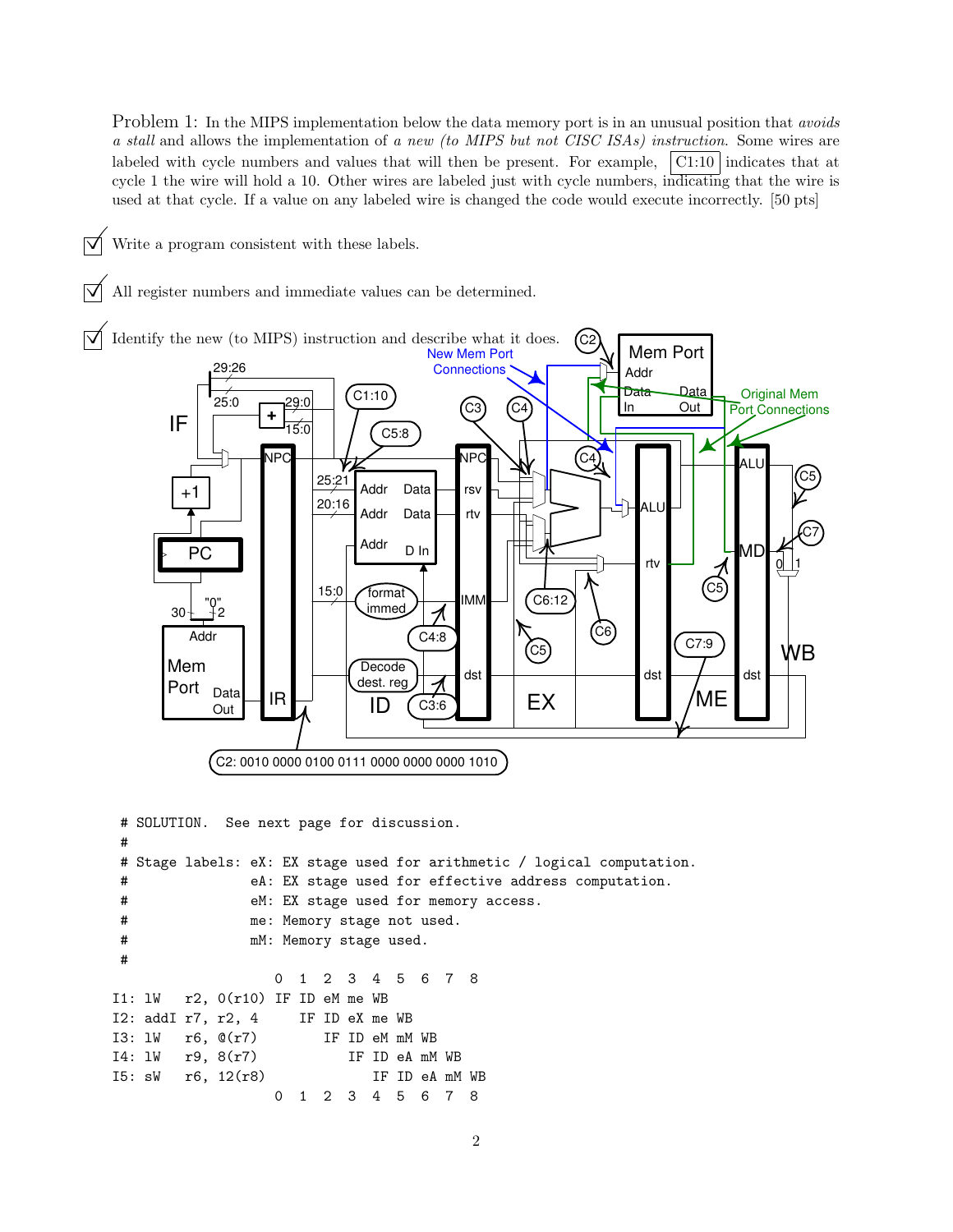The implementation diagram shows the data memory port moved from its home in ME to between the EX and ME stages. The connections highlighted in green are also present in the usual five-stage pipeline used in class, and so the memory port can be used by instructions in ME in the usual way. (The highlighting of differences and similarities is only present in the solution.) The new connections, highlighted in blue, allow an instruction in EX to use the memory port, with the address taken from the upper ALU input and the loaded data placed in the EX/ME.ALU latch. Each instruction is discussed below.

11: The  $|C2|$  at the memory port can be for an instruction in  $EX$  or ME, but in cycle 2 there is no listed instruction in ME and so it must be the instruction in  $EX$ , which is  $11$ , and so  $11$  must be a memory instruction. The  $|C1:10|$  indicates that its rs register is r10 and because it's not using the ALU to compute its effective address the immediate must be zero (otherwise the control logic would have it use the memory port when in ME). The  $|cs|$  at the ALU input indicates a dependence with the following instruction, I2, and so I1 must be some kind of load, the dependence also fixes the destination register to r2 since that's what the rs register of I2 will turn out to be.

I2: The C2:0010 0000... provides the entire instruction. Those who happen to know that 8 is the opcode for addi could get the whole instruction here, for the rest of us there are hints. The  $|Cs|$  in WB indicates that I2 is writing back a value from the ALU, so it must be an arithmetic or logical instruction. If I2 were a type R instruction the rd register would be zero, but since only useful wires are labeled the destination register must be non-zero and so 12 is type I. From the IR value it's easy to find that  $rs$  is  $r2$ ,  $rt$ (the destination) is r7, and the immediate is 10. It could be any arithmetic or logical instruction and so addi is possible but not certain.

13: The  $|C3:6|$  provides the destination register,  $r6$ . The  $|C4|$  at the ALU output indicates that this instruction uses the memory port when it's in EX. The  $|C5|$  in ME indicates that it also uses the memory port when it's in ME. How odd! This must be the new instruction since no existing instruction uses the data memory port twice. The first use of the memory port would use the rs register as an address, the second use would use the loaded value as the address, so 13 must be a memory indirect load.

14: The  $|C4:8|$  in ID limits 14 to a type-I instruction. The  $|C5|$  in EX shows a bypass from 12 which means the rs register is r7 (there is no way the bypass could be to the  $rt$  register in a type I ALU instruction). The  $|C7|$  in WB reveals that this instruction used the memory port in ME for a load, so it must be an ordinary load instruction.

I5: C5:8 in ID gives the rs register, r8. It's a store since it uses the store value bypass path, C6 in EX, that connection also gives us the rt register:  $r6$ . The offset is provided by  $|C6:12|$  in EX.

Instruction I1 is an ordinary load instruction but executes in EX instead of ME, and in doing so avoids stalling I2. The control logic presumably determined that the immediate was zero and so had it execute in EX since it didn't need the ALU. I1 could also be a new load instruction, one that does not have an offset. Unless the immediate field were used for something else there would be no benefit in that since, as shown above, an ordinary load instruction with a zero offset can use the memory port when in EX.

Instruction I3 is a memory indirect load, an instruction that MIPS does not have. And probably won't. In the original implementation the memory port gets the address in the beginning of the cycle, here it must wait for the signal to pass through two multiplexers; in the original implementation the output of the memory port goes straight to the pipeline latch, here it must go through a multiplexer, for a total of three added multiplexers for what is probably already the critical path. Also, if a load from the memory port required more than one cycle then several stages would have to be added to have two loads per instruction.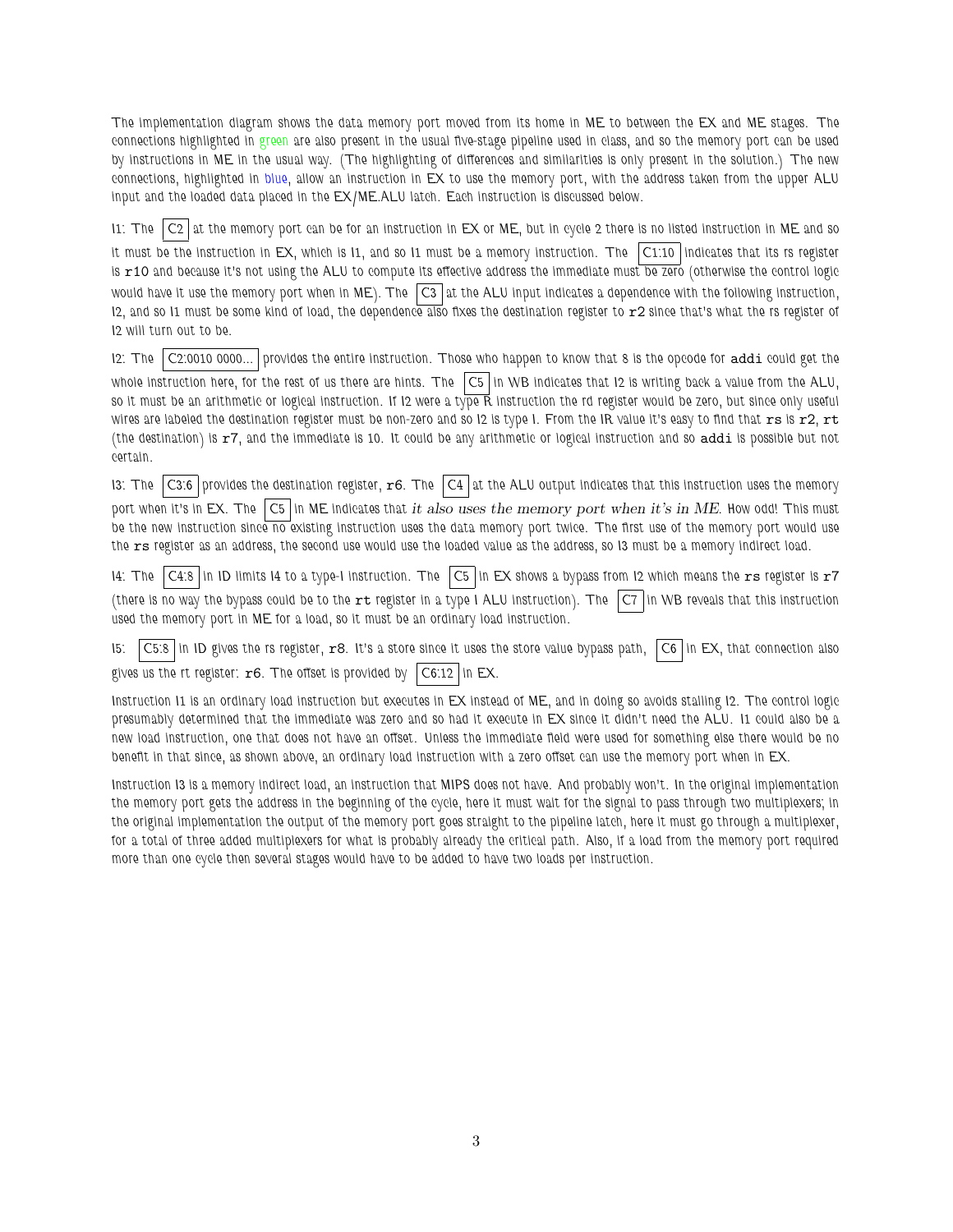Problem 2: Answer each question below.

(a) Both the SPARC subcc and MIPS slt instructions below determine if the contents of r1 (g1) is less than r2 (g2).

```
! SPARC
subcc g1, g2, g3# MIPS
slt r3, r1, r2
```
©[5 pts] Show where each writes the comparison result, what is written, and how the result is used for <sup>a</sup> branch.

SPARC: Comparison result is written in the CC register which consists of four bits: NZCV, N is set if result is negative, Z is set if result zero, C if a carry, and V if an overflow. Branch instructions check the CC register.

MIPS: Comparison result written to r3, 0 if false, 1 if true. Branch instructions check if register is zero.

## $[\vec{\nabla}]$  [5 pts] Describe two ways in which the SPARC instruction is more powerful.

## Advantages:

The cc instructions do useful computation in addition to setting the condition-code register.

A cc instruction sets four condition bits so several different kinds of branches could use them, for example, one branch might be taken if result positive, another if an overflow, etc.

The use of a cc register gives the compiler (or programmer) one more general purpose register to use (between the time of the comparison and the last branch that uses it).

The control logic needed to test the four CC bits can be made faster than the logic needed in a MIPS implementation that must test a pair of 32- or 64-bit registers.

Grading Note: Several (incorrectly) gave the following advantage: instructions can be placed between the cc instruction and the branch. That's wrong because the same is true for MIPS, so it's not an advantage of SPARC over MIPS. (It is an advantage of SPARC and MIPS over those ISAs in which every arithmetic instruction sets condition code bits.)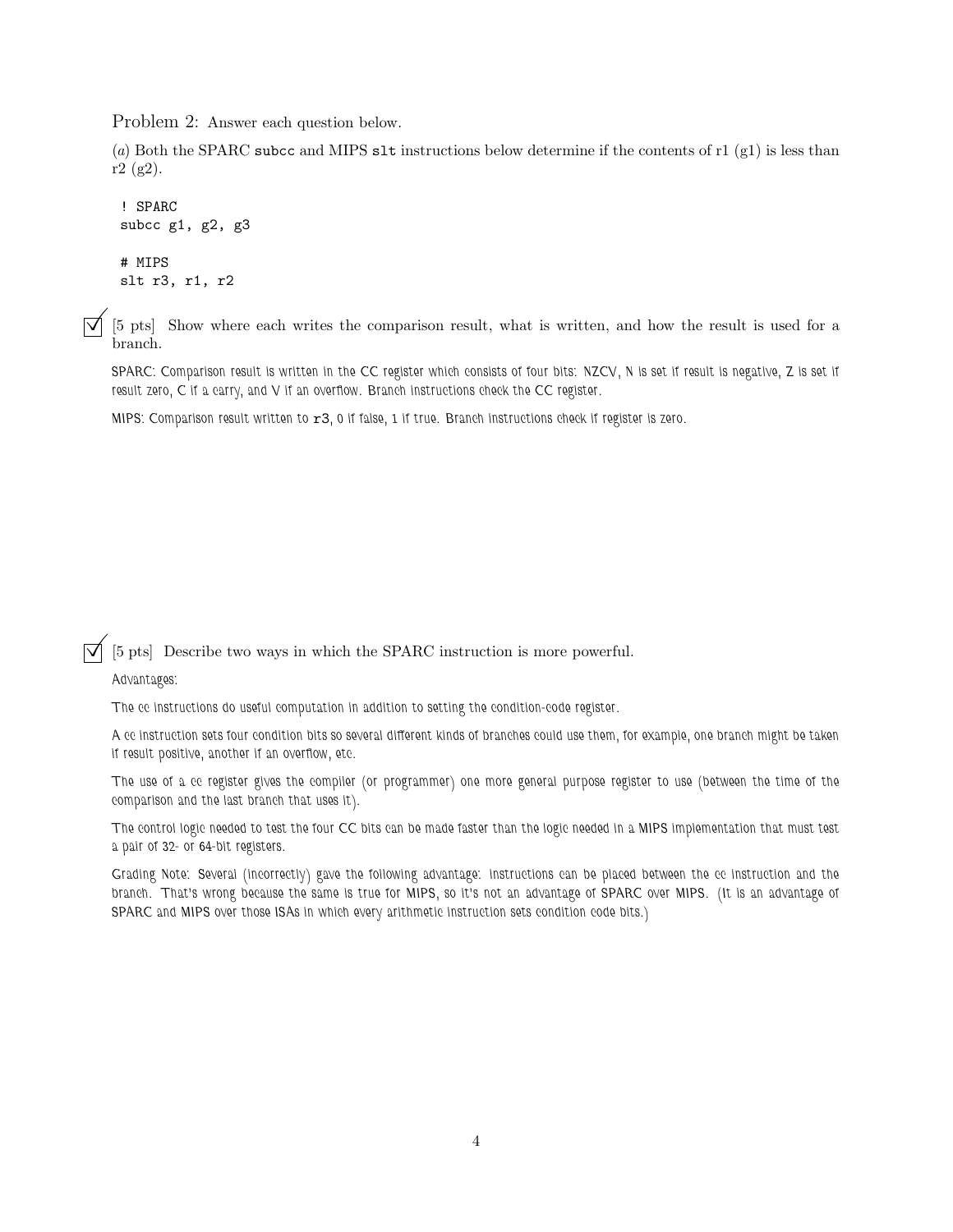(b) One advantage of variable-length ISAs is that programs are shorter (take up less memory). For each code fragment below show how CISC instructions can reduce code size using the MIPS code below as the starting point of an example: Make up CISC instruction(s) for the code below, show how they might be encoded, and indicate how much smaller the code fragments are with the CISC instructions.

 $[5\text{ pts}]$  New CISC instruction(s). Encoding. Size Reduction. lui r1, 0x1234 ori r1, r1, 0x5678 add r2, r2, r1 # Solution # If r1's value not used again: # add.rri r2, r2, 0x12345678 Coding: ! opcode ! operand types ! rd ! rs1 ! immed32 ! Size: 8 6 5 5 32 = 56 bits = 7 bytes # If r1's value is used again: # move.ri r1, 0x12345678 add.rrr r2, r2, r1 Coding: ! opcode ! operand types ! rd ! immed32 ! Size:  $8$  3  $5$   $5$   $32$  = 48 bits = 6 bytes Coding: ! opcode ! operand types ! rd ! rs1 ! rs2 ! Size: 8 6 5 5 5 5 = 29 bits = 4 bytes Total : 10 bytes. Original MIPS code:  $3 * 4 = 12$  bytes Reduction: 2 bytes (r1 needed) or 5 bytes (r1 not needed)

The "operand types" field specifies the types of each operand. That field is set to 6 bits for a 3-operand instruction and 3 bits for a 2-operand instruction, based on a rough guess.

Grading note: The sizes above are rounded up to the nearest byte, that's something most did not do on their solutions.

Some solutions gave size reductions in "lines of code." That's wrong because the problem is asking for the reduction in the amount of memory used by the program. Lines of code is a relevant (albeit imperfect) measure for things like the amount of human effort needed to write or modify a program.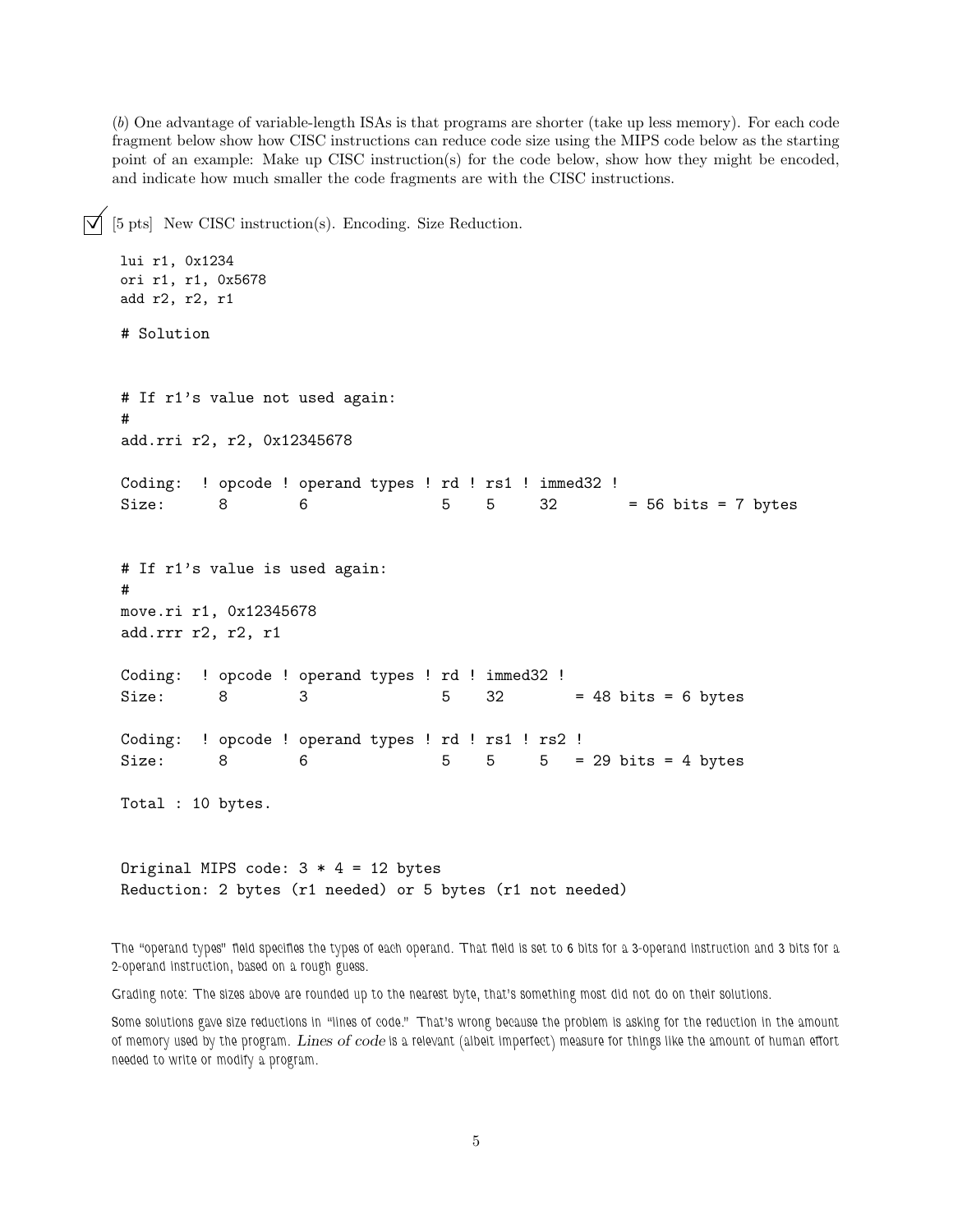$\boxed{\bigtriangledown}$  [5 pts] New CISC instruction(s). Encoding. Size Reduction.

```
jr r31
# Solution
# Return instruction.
#
return
Coding: ! opcode !
Size: 8 = 1 byte.
Reduction: 3 bytes.
# Jump register instruction.
#
jr r31
Coding: ! opcode ! operand type ! rs !
          8 3 5 = 16 bits = 2 bytes
```
Reduction: 2 bytes

The instruction jr r31 can be used for procedure returns. Since returns are frequent it would make sense to have a CISC instruction just for that, it would be just one byte. That's the first solution. The second is for a CISC instruction that could use any register for the address. Either solution received full credit.

Grading Notes: In several solutions the CISC instruction encoded the full return address. That won't work because a procedure can have more than one caller, and so a single return address could not be used.

Some solutions mentioned displacement. That's not an issue because the register holds the entire address, there is no need to add the register value to anything.